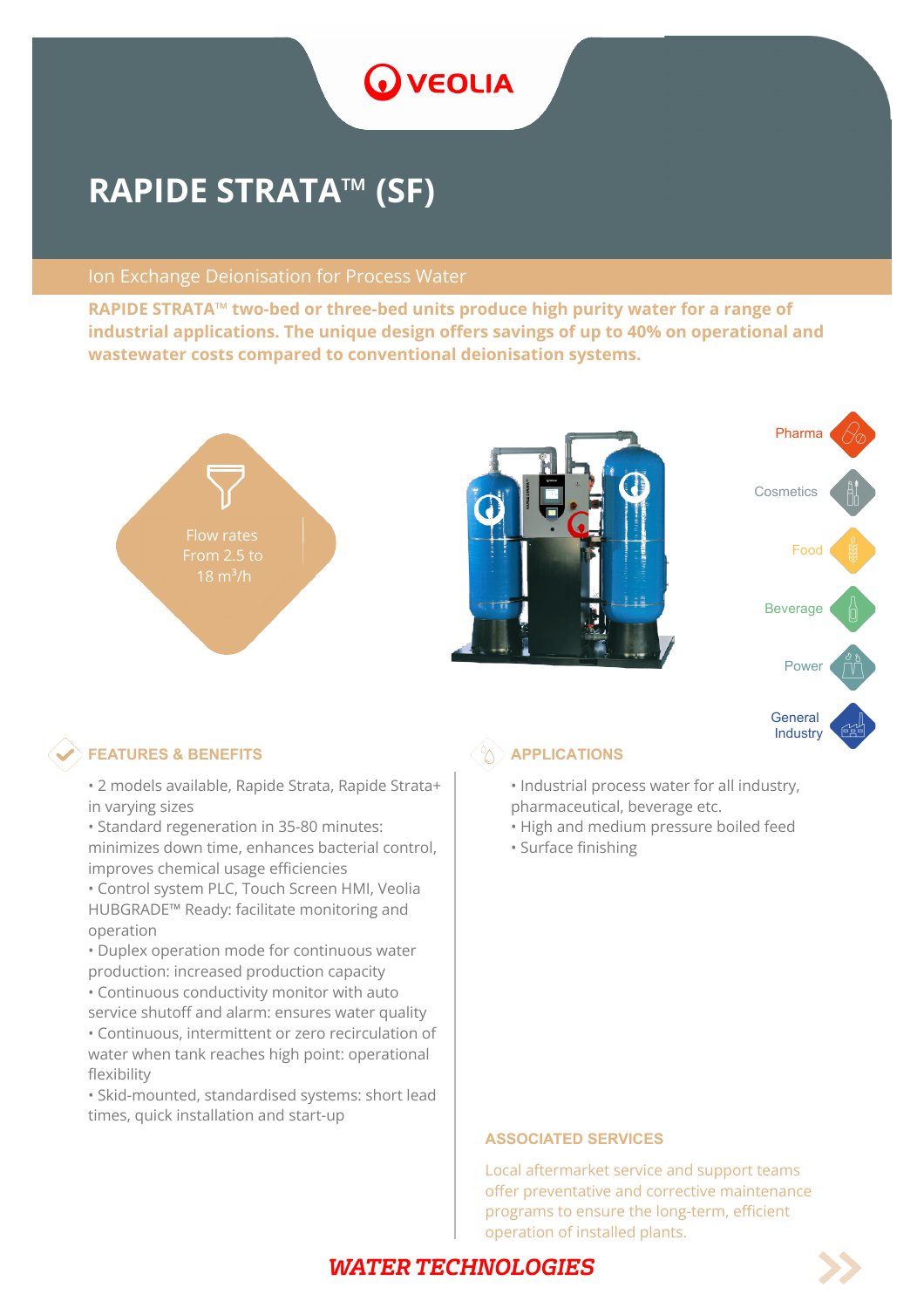

### **System Operating Parameters**

| <b>Model</b>                                           | <b>Unit</b>              | 4 UK           | <b>10 UK</b>  | <b>18 UK</b>  |
|--------------------------------------------------------|--------------------------|----------------|---------------|---------------|
| Max Feed Flowrate                                      | $m^3/h$                  | $\overline{4}$ | 10            | 18            |
| Min Feed Flowrate                                      | $m^3/h$                  | $\overline{2}$ | 5             | 9             |
| Regeneration Time <sup>(1)</sup>                       | min.                     | 35             | 35            | 35            |
| Maximum Waste Flow to Drain<br>during Regeneration     | $m^3/h$                  | 3.2            | 7.1           | 13.0          |
| Wastewater Volume per<br>Regeneration                  | m <sup>3</sup>           | 0.7            | 1.5           | 2.7           |
| Bulked wastewater pH                                   | ä,                       | $6 - 9$        | $6 - 9$       | $6 - 9$       |
| Chemical Usage per Regeneration -<br><b>HCI (32%)</b>  | L                        | 5.0            | 13.0          | 20.0          |
| Chemical Usage per Regeneration -<br>NaOH (32%)        | L                        | 6.0            | 14.0          | 26.0          |
| <b>Pump Motor Size</b>                                 | kW                       | 1.50           | 3.00          | 5.50          |
|                                                        |                          |                |               |               |
| <b>Model</b>                                           | <b>Unit</b>              | 4+ UK          | <b>10+ UK</b> | <b>18+ UK</b> |
| Max Feed Flowrate                                      | $m^3/h$                  | $\sqrt{4}$     | 10            | 18            |
| Min Feed Flowrate                                      | $m^3/h$                  | $\overline{2}$ | 5             | 9             |
| Regeneration Time <sup>(1)</sup>                       | min.                     | 45             | 45            | 45            |
| Maximum Waste Flow to Drain<br>during Regeneration     | $m^3/h$                  | 3.2            | 7.1           | 13.0          |
| Wastewater Volume per<br>Regeneration                  | m <sup>3</sup>           | 0.7            | 1.5           | 2.7           |
| <b>Bulked wastewater pH</b>                            | $\overline{\phantom{a}}$ | $6 - 9$        | $6 - 9$       | $6 - 9$       |
| Chemical Usage per Regeneration -<br><b>HCI (32%)</b>  | L                        | 5.0            | 13.0          | 20.0          |
| <b>Chemical Usage per Regeneration -</b><br>NaOH (32%) | L                        | 6.0            | 14.0          | 26.0          |

<sup>(1)</sup> Standard regeneration for Rapide Strata+ takes 35 minutes for treated water with a conductivity of < 1uS/cm. *For a treated water with a conductivity of <0.1uS/cm and SiO2 <20ppb, regeneration time is 80 minutes. Chemical consumption is calculated for treated water with a conductivity of <2uS/cm.*

#### **System Dimensions**

 $\sim$ 

| <b>Model</b>                  | <b>Unit</b> | 4 UK  | <b>10 UK</b>  | <b>18 UK</b>  |  |
|-------------------------------|-------------|-------|---------------|---------------|--|
| <b>Total Installed Length</b> | m           | 0.90  | 1.10          | 1.30          |  |
| <b>Total Installed Width</b>  | m           | 1.50  | 1.90          | 2.10          |  |
| <b>Total Installed Height</b> | m           | 2.10  | 2.20          | 2.30          |  |
| Recommended Headroom          | m           |       |               | 1             |  |
| <b>Operating Weight</b>       | <b>kg</b>   | 650   | 1550          | 1950          |  |
|                               |             |       |               |               |  |
|                               |             |       |               |               |  |
| <b>Model</b>                  | <b>Unit</b> | 4+ UK | <b>10+ UK</b> | <b>18+ UK</b> |  |
| <b>Total Installed Length</b> | m           | 0.90  | 1.10          | 1.30          |  |
| <b>Total Installed Width</b>  | m           | 1.50  | 1.90          | 2.10          |  |
| <b>Total Installed Height</b> | m           | 2.10  | 2.20          | 2.30          |  |
| Recommended Headroom          | m           |       |               |               |  |